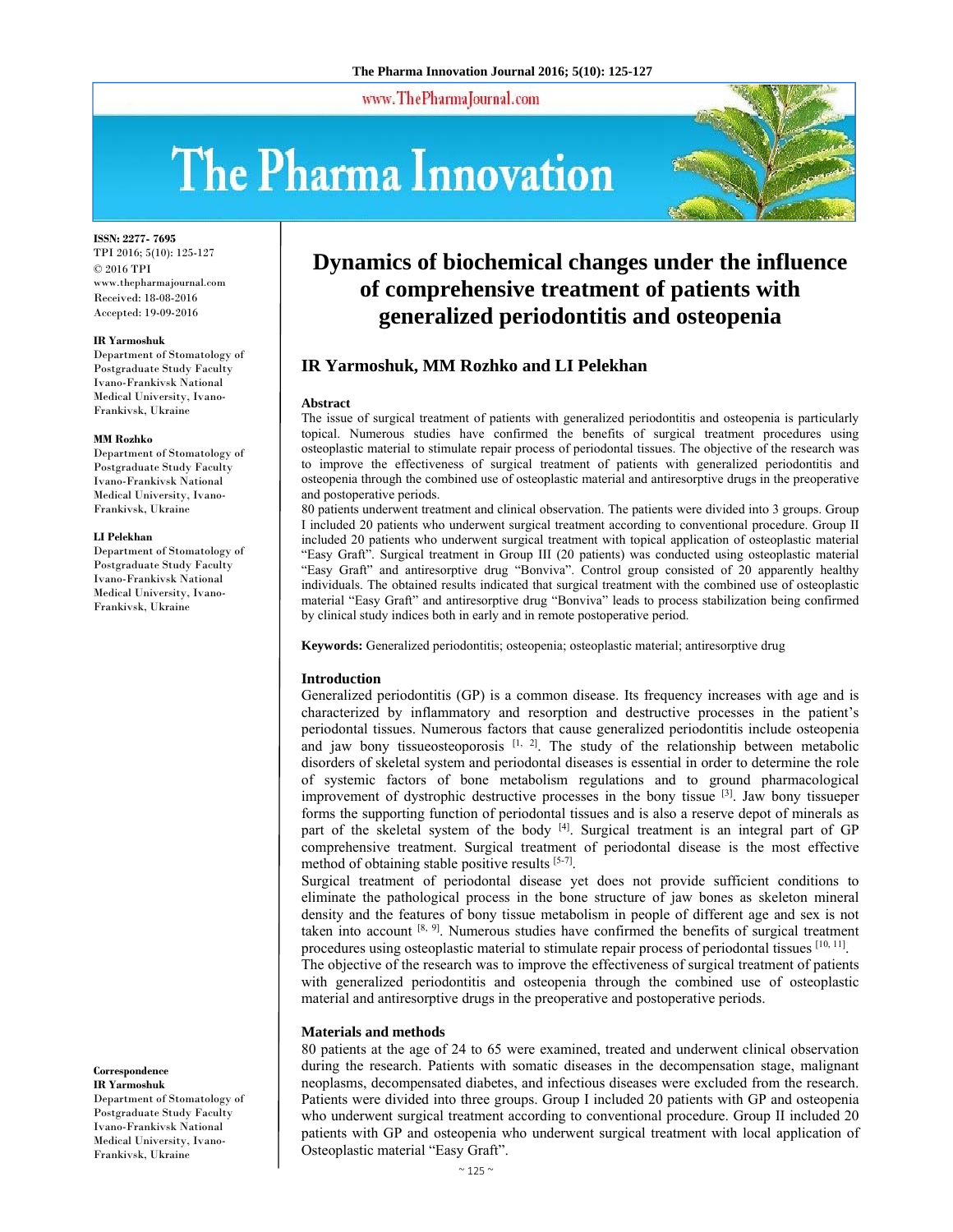Surgical treatment in Group III (20 patients with GP and osteopenia) was conducted using osteoplastic material "Easy Graft" and antiresorptive drug "Bonviva". Control group consisted of 20 apparently healthy individuals.

All patients with GP and osteopenia underwent classical Cieszyński-Widmann-Neumann surgery for the periodontium of the appropriate jaw. Mouth cavity was irrigated with antiseptic solutions and anesthesia was performed with Sol. Ubistesini 4%. Two vertical incisions from the gingival margin to transitory fold of the pathological process margins and horizontal incisions along the gingival margin from labial and lingual (palatal) sides were performed. Modified gingival margins with the width of about 2mm were cut with scissors. Granulation tissue, dental plaque was removed. Bone edge was treated and tooth root was polished. Bone cavities were filled with "Easy Graft" material. "Easy Graft" hardened and acquired a shape of monolithic implant, but a porous one when combined with oral fluids. Mucoperiosteal flap was mobilized, cast in place, and stitched in the interdental spaces. Antiresorptive drug "Bonviva" and background drug therapy, namely Azithromycin-Astrapharm 500 mg in a dose of 1 capsule during 3 days (course dose of 1.5 g), Loratadine in a dose of 1 tablet (10 mg) once a day during 10 days and Laktovit Forte in a dose of 1 capsule 2 times a day during 10 days was prescribed.

Patients of Group I who were treated with background drug therapy underwent classical Cieszyński-Widmann-Neumann surgery for the periodontium of the appropriate jaw, namely 18 surgeries on the lower jaw and 2 surgeries on the upper jaw. One surgery was performed in 18 (90.0%) patients, two surgeries were performed in 1 (10.0%) patient.

All patients of Group II who were treated with background drug therapy using osteoplastic material "Easy Graft" in the comprehensive treatment underwent classical Cieszyński-Widmann-Neumann surgery for the periodontium of the appropriate jaw, namely 16 surgeries on the lower jaw and 4 surgeries on the upper jaw. One surgery was performed in 16

(80.0%) patients, two surgeries were performed in 2 (20.0%) patients.

All patients of Group III who were treated with background drug therapy using osteoplastic material and antiresorptive drug underwent classical Cieszyński-Widmann-Neumann surgery for the periodontium of the appropriate jaw, namely 16 surgeries on the lower jaw and 4 surgeries on the upper jaw. One surgery was performed in 16 (80.0%) patients, two surgeries were performed in 2 (20.0%) patients.

Structural and functional state of bony tissue was studied using markers of bony tissue metabolism in order to assess the course of the disease and treatment effectiveness. One of the bone formation markers is osteocalcin. Immunoenzymometric test Nordic Bioscience Diagnostics A/S N-MID Osteocalcin ELISA (Denmark) was applied to determine osteocalcin quantity in blood serum. Its reference indices constitute 9.6- 40.8 ng/ml in men, 8.4-33.9 ng/ml in women of perimenopausal age, 9.5-48.3 ng/ml in postmenopausal women. Deoxypyridinoline is a specific and highly sensitive marker of resorption. Deoxypyridinoline level in urine was determined according to immunoenzyme method with the use of DPD EIA KIT (USA). Reference indices constitute 3.0-7.4 n/mol for women (25-44 years of age), 2.3-5.4 n/mol for men (25-55 years of age).Clinical research was analyzed before the operation, on the first, second, third, fourteenth day after the operation and in 6 months after the surgery.

During the statistical analysis of the results all the calculations were performed according to variation statistics method with the use of STATISTICA, the application package of computer program of medical and statistical calculations.

### **Results and discussion**

Biochemical studies conducted in patients with GP and osteopenia Group I revealed indices improvement after the surgical treatment (Table 1).

Table 1

| Healthy, $n=20$   |                              |                            |                    |  |
|-------------------|------------------------------|----------------------------|--------------------|--|
|                   | Before the treatment, $n=20$ | In 6 monthd<br>In 3 months |                    |  |
| $30.68 \pm 0.744$ | $18.84 \pm 0.85$             | $23.05 \pm 0.08$ * •       | $24.16 \pm 1.15$ • |  |
| $3.42\pm0.13$     | $6.32 \pm 0.34$              | $5.34 \pm 0.87$ * •        | $4.48 \pm 1.64$ •  |  |
|                   |                              | $\sim$ $\sim$ $\sim$       |                    |  |

Dynamics of bony tissue metabolism indices in patients of Group I

Note. \* - probability of difference from healthy individuals, *р<*0.05;

• - probability of difference before and after the treatment, *р<*0.05.

According to the results of biochemical study, osteocalcin level increased by 18.26% (*р<*0.05) and deoxypyridinoline level decreased by 18.35% (*р<*0.05) in patients of Group I in 3 months after the operation in comparison with the initial level before the operation. In 6 months after the treatment osteocalcin level increased by 22.02% (*р<*0.05) and deoxypyridinoline decreased by 41.07% (*р<*0.05) in patients of Group I in comparison with the initial level before the operation. This indicated their improvement compared to the initial level before the operation. However, these indices were significantly different from those in healthy people. Thus, surgical treatment based on back ground therapy did not sufficiently affect bony tissue the mineralization in the remote postoperative period.

Analysis of biochemical indices of patients in Group II detected their positive dynamics (Table 2). Table 2

|  |  |  | Dynamics of bony tissue metabolism indices in patients of Group II |  |  |  |  |  |  |
|--|--|--|--------------------------------------------------------------------|--|--|--|--|--|--|
|--|--|--|--------------------------------------------------------------------|--|--|--|--|--|--|

| Metabolism indices       |                  | Before the treatment, $n = 20$ | After the treatment  |                   |
|--------------------------|------------------|--------------------------------|----------------------|-------------------|
|                          | Healthy, n=20    |                                | In 3 months          | In 6 months       |
| Osteocalcin, ng/ml       | $30.68 \pm 0.74$ | $18.67 \pm 0.83$               | $25.21 \pm 0.12$ * • | $26.86\pm1.14$ •  |
| Deoxypyridinoline, n/mol | $3.42\pm0.13$    | $5.87 \pm 0.41$                | $4.74 \pm 0.23$ * •  | $3.81 \pm 0.42$ • |

Note. \* - probability of difference from healthy individuals, *р<*0.05;

• - probability of difference before and after the treatment, *р<*0.05.